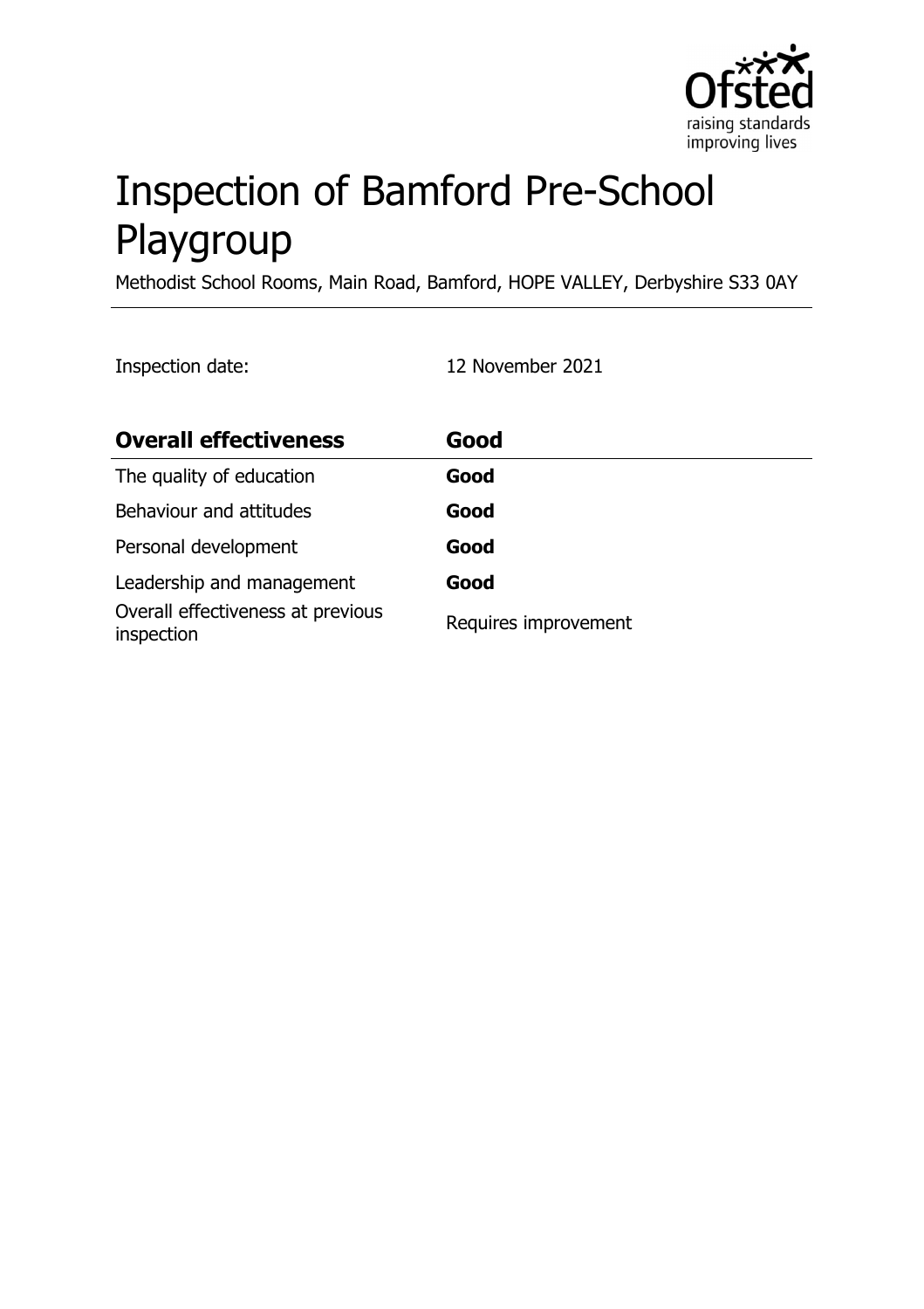

# **What is it like to attend this early years setting?**

### **The provision is good**

Children very much enjoy exploring and investigating the activities and toys on offer at pre-school. They experiment and succeed in mixing coloured liquids using pipettes and syringes. Staff provide this activity to help children develop good hand control, working towards being able to hold a pencil. Staff found that children struggle with holding a pencil following COVID-19 lockdown periods.

Children watch and learn from staff who model how to negotiate with each other during play and how to share and take turns. This shows quieter children how they can join in play with others. Three- and four-year-old children form firm friendships. Children respond positively to the challenges that staff present them with. For example, children who are reluctant to venture in areas such as the muddy area, are enticed by staff who use some of the children's favourite toys to encourage them in. Children enjoy these new experiences and learn that it is safe to take these risks with support from adults.

Children enjoy stories that are read to them by staff, who use their voices to capture children's attention. Children become enthralled by familiar stories and join in with familiar phrases from the 'story of the week'. They shout out 'a squash and a squeeze' when the staff member pauses for them to join in.

## **What does the early years setting do well and what does it need to do better?**

- $\blacksquare$  The manager and management committee have worked together well since the last inspection. They have taken positive action to address the weaknesses that were identified. Staff now have a better understanding of potential risks to children. In particular, they know how to help children to stay safe when taking part in online activity, such as playing games. Parents also have access to information about online safety to help with educating children at home.
- $\blacksquare$  Staff know the children well. They understand how each child prefers to learn and what the children's special interests are. Staff use this knowledge to provide opportunities for children to develop their skills and understanding of the world around them. For example, staff talk to children about 'fast' and 'slow', and help children to notice how a truck moves differently on flat ground and a slope. However, there are times when staff do not give children enough time to think for themselves. For example, when staff ask a question, they occasionally provide the answer to the child.
- Staff recognise that some children have had little social time away from their home and parents during the COVID-19 pandemic. Staff have taken great care to help parents to settle children into pre-school. Children enter the pre-school with confidence and quickly settle to play.
- $\blacksquare$  Parents are pleased with the help and support they and their children receive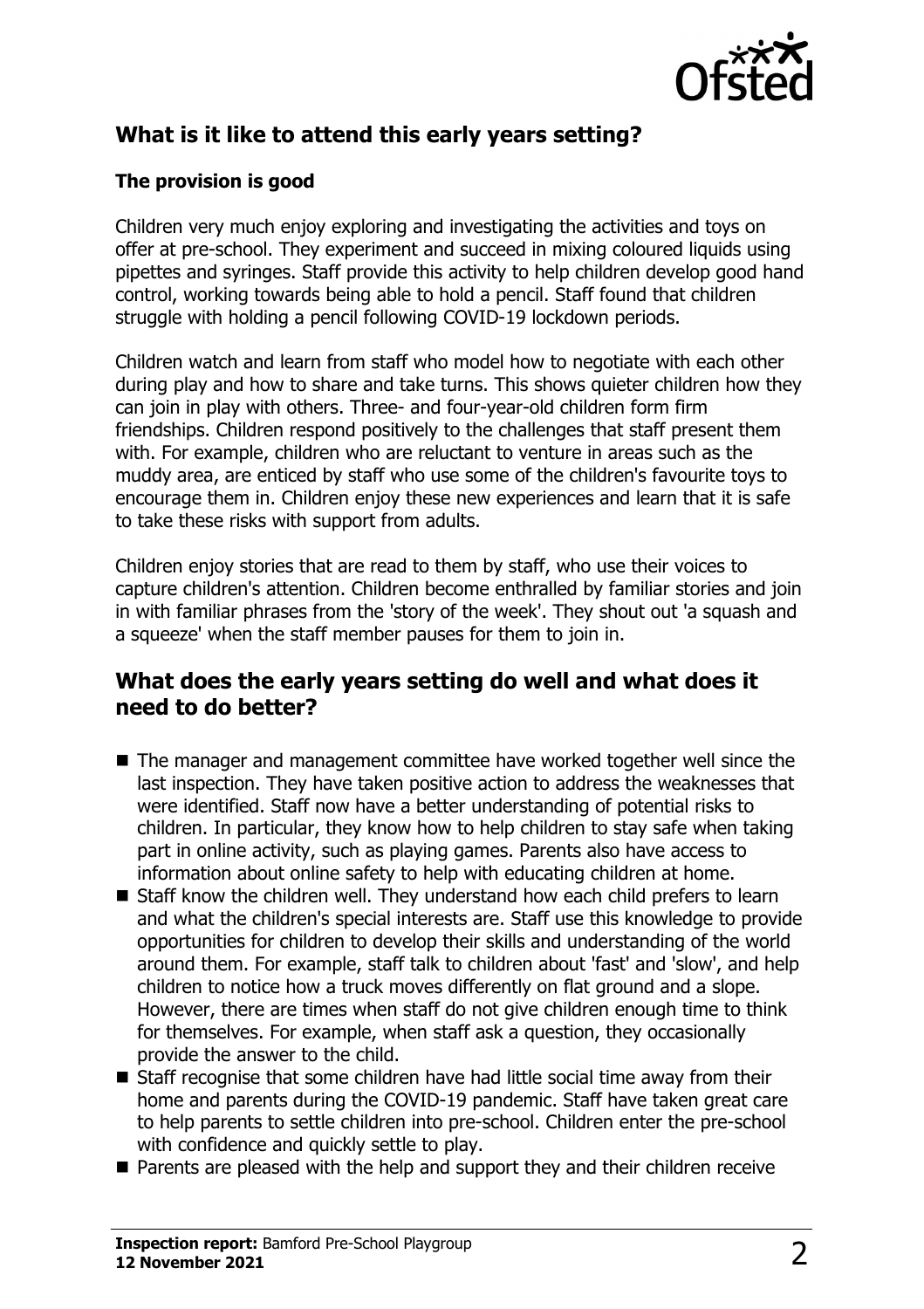

from the pre-school. Parents comment that since attending pre-school, their children have gained confidence. They say their children's communication, language and understanding have improved noticeably.

- $\blacksquare$  Staff provide children with a wide range of opportunities to be active. Children play outdoors in a safely enclosed area. This includes steps and slopes, challenging children to move and negotiate these features safely. Staff provide equipment to enhance children's outdoor learning and further help their physical development. For instance, children use spades and containers to dig in the muddy area.
- The committee understands its responsibilities. It actively supports and monitors the staff. Staff have regular meetings with the manager. New staff have a thorough induction, which includes mandatory training, such as safeguarding, safety, and equality and diversity. There is a positive approach to staff development to enhance the learning experiences for children. For example, one staff member is forest-school trained. Children now access forest-school sessions where they learn how to use tools safely.
- $\blacksquare$  Staff model to children how to play and use equipment. They repeat what they do and say so that children can watch, listen and copy. They help children to explore new experiences and explain how things work. For example, after watching a staff member, a two-year-old child who was new to the setting could roll play dough into a ball and cut a dough sausage using scissors. Older, moreexperienced children use rolling pins and shape cutters with skill and control. This demonstrates that children have opportunities to practise and develop their skills.
- Some games designed to help children to develop their understanding of sounds and rhymes are not appropriate. One game used unfamiliar names for objects. For example, a trolley was labelled as a waggon. This limits the learning that children experience as they could not find the picture for the rhyming word, which was a dragon.

# **Safeguarding**

The arrangements for safeguarding are effective.

Staff all have a good understanding of their role and responsibilities as adults providing care and education for children. They confidently describe indicators that a child may be at risk of abuse or have been abused. Staff understand what to do if they do have any concerns. They know the pre-school procedures and the external organisations that they must report any incidents or concerns to. Risk assessments are completed and children are taught about how to stay safe in a range of situations, including online and in woodland areas. Staff have suitability checks and recruitment procedures are secure.

## **What does the setting need to do to improve?**

**To further improve the quality of the early years provision, the provider should:**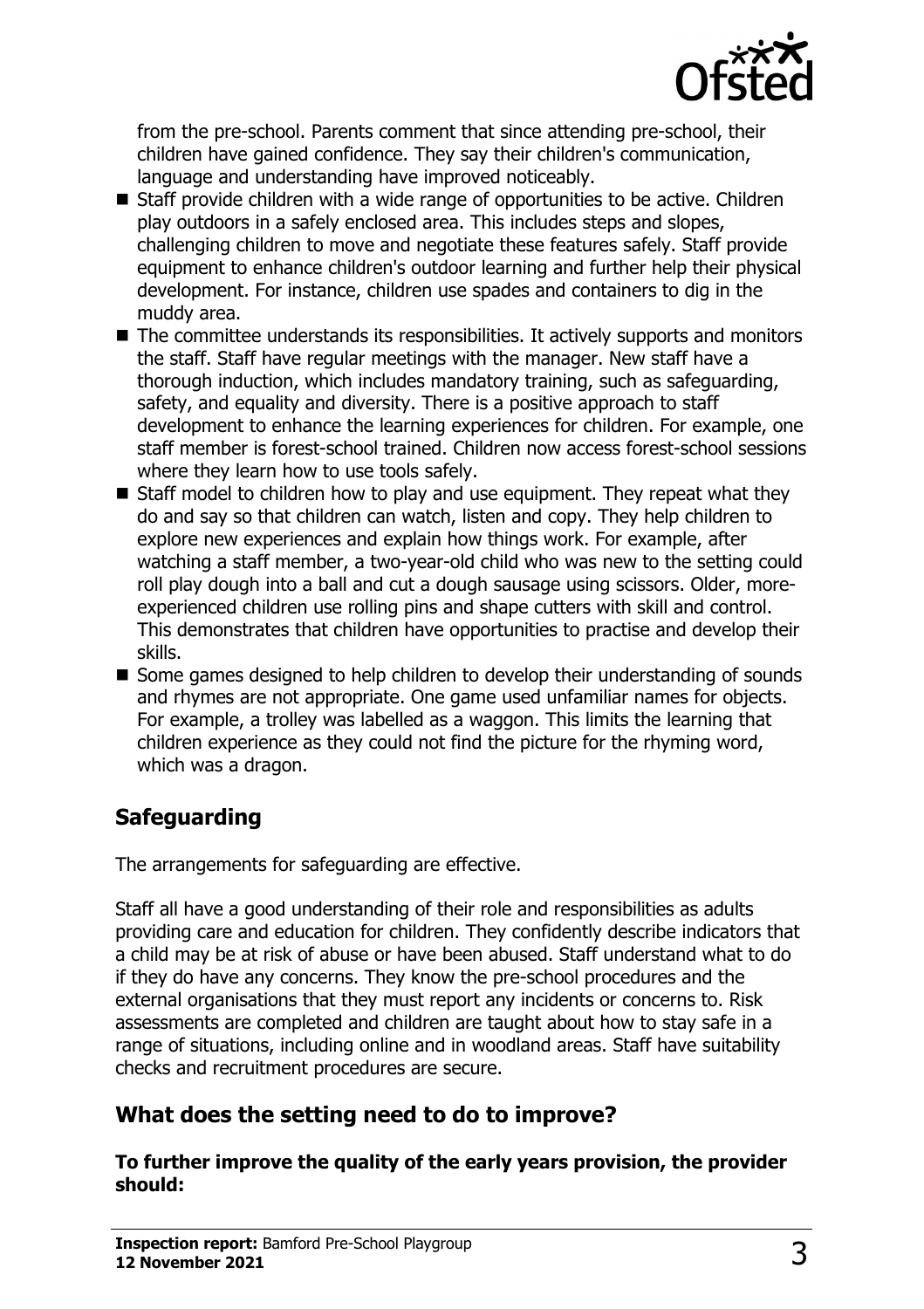

- develop staff understanding of how to use questions to enhance children's learning, so that children have the opportunity to think and respond before an adult answers for them
- review the suitability of resources, particularly games to support children's understanding of words and sounds, so that they are appropriate to the children's knowledge and do not adversely affect the learning opportunity.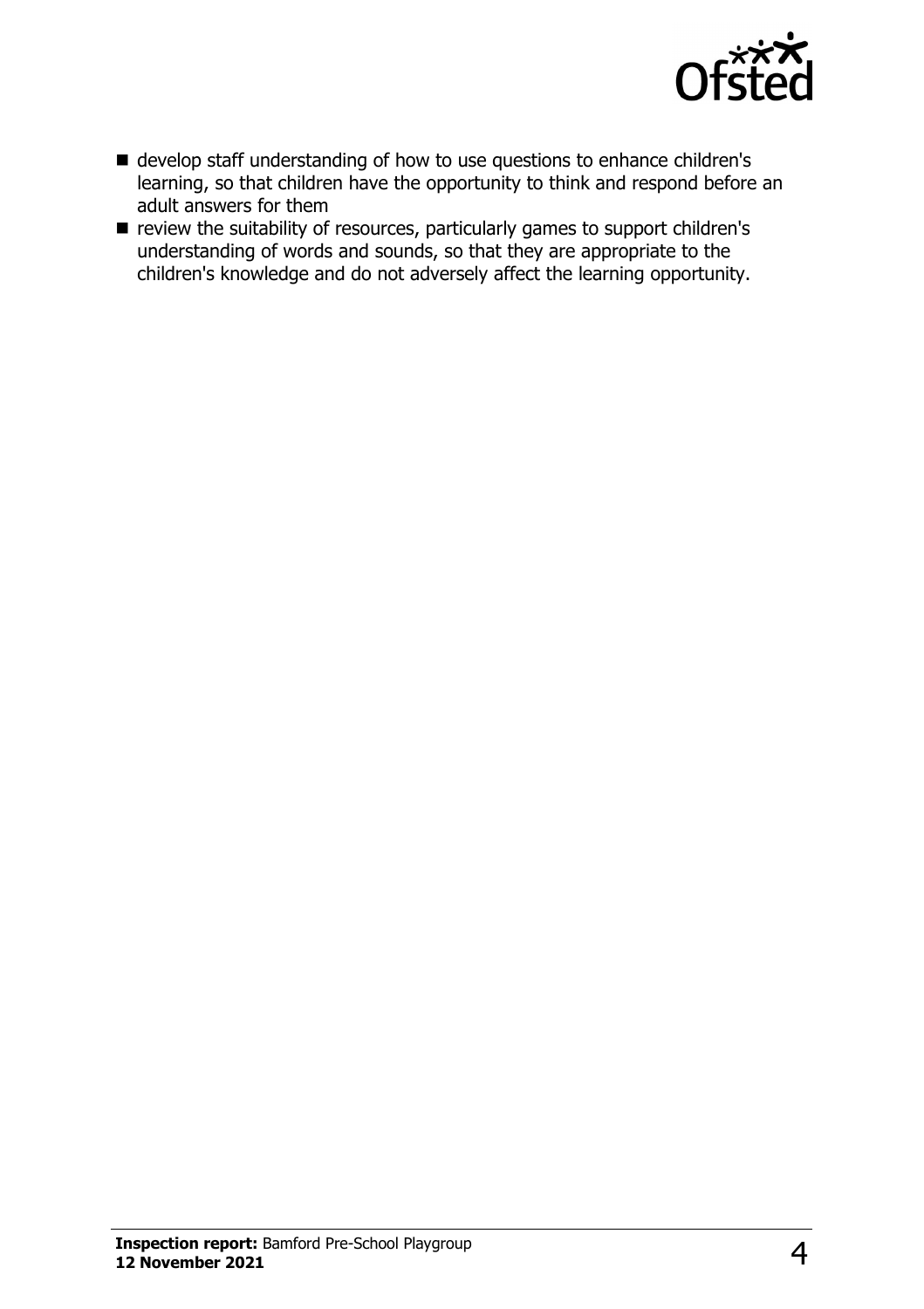

| <b>Setting details</b>                              |                                                                                      |
|-----------------------------------------------------|--------------------------------------------------------------------------------------|
| Unique reference number                             | EY264709                                                                             |
| <b>Local authority</b>                              | Derbyshire                                                                           |
| <b>Inspection number</b>                            | 10145984                                                                             |
| <b>Type of provision</b>                            | Childcare on non-domestic premises                                                   |
| <b>Registers</b>                                    | Early Years Register, Compulsory Childcare<br>Register, Voluntary Childcare Register |
| Day care type                                       | Sessional day care                                                                   |
| Age range of children at time of<br>inspection      | 2 to $4$                                                                             |
| <b>Total number of places</b>                       | 20                                                                                   |
| Number of children on roll                          | 16                                                                                   |
| Name of registered person                           | Bamford Pre-School Playgroup Committee                                               |
| <b>Registered person unique</b><br>reference number | RP909041                                                                             |
| <b>Telephone number</b>                             | 07591 979 051                                                                        |
| Date of previous inspection                         | 21 January 2020                                                                      |

## **Information about this early years setting**

Bamford Pre-School Playgroup registered in 2003 and is located in Hope Valley, Derbyshire. The pre-school employs four members of childcare staff. Of these, three hold appropriate early years qualifications at level 3 and one holds an early years qualification at level 6. The pre-school opens during term time on Monday and Wednesday from 9am until 1pm and on Tuesday, Thursday and Friday from 9am until 3pm. The pre-school provides funded early education for three- and fouryear-old children.

## **Information about this inspection**

**Inspector** Joanne Smith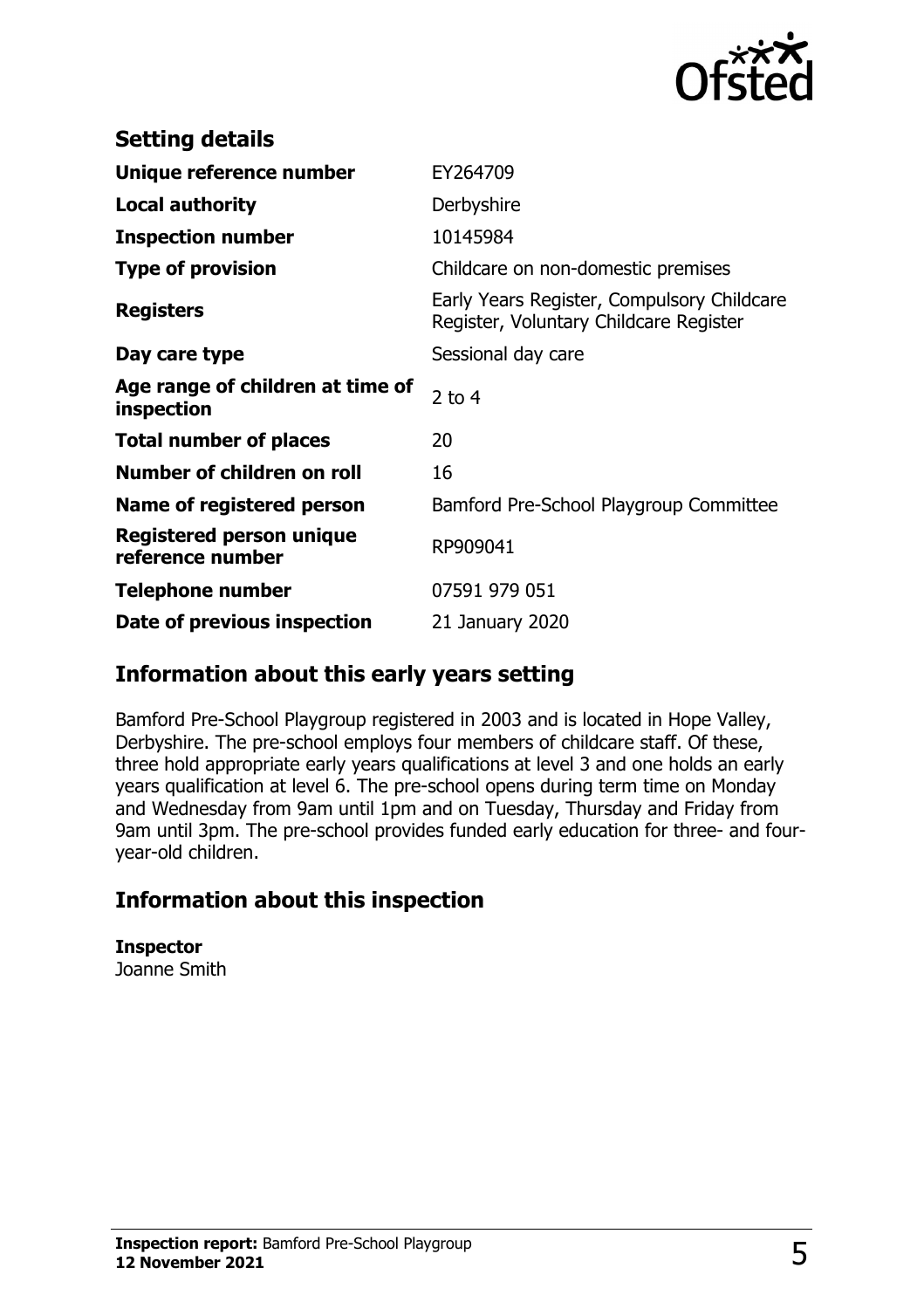

#### **Inspection activities**

- $\blacksquare$  This was the first routine inspection the provider received since the COVID-19 pandemic began. The inspector discussed the impact of the pandemic with the provider and has taken that into account in their evaluation of the provider.
- The manager and inspector completed a learning walk together and discussed the early years curriculum.
- $\blacksquare$  The inspector spoke to staff at appropriate times and took account of their views.
- $\blacksquare$  The inspector spoke to a representative of the management committee about the leadership and management of the pre-school.
- $\blacksquare$  The inspector observed the quality of education being provided indoors and outdoors, and assessed the impact this was having on children's learning.
- $\blacksquare$  The inspector carried out a joint observation of a group activity with the manager.
- $\blacksquare$  The inspector spoke to several parents and took account of their views.
- $\blacksquare$  The inspector looked at relevant documentation and reviewed evidence of the suitability of staff working in the pre-school.

We carried out this inspection under sections 49 and 50 of the Childcare Act 2006 on the quality and standards of provision that is registered on the Early Years Register. The registered person must ensure that this provision complies with the statutory framework for children's learning, development and care, known as the early years foundation stage.

If you are not happy with the inspection or the report, you can [complain to Ofsted](http://www.gov.uk/complain-ofsted-report).